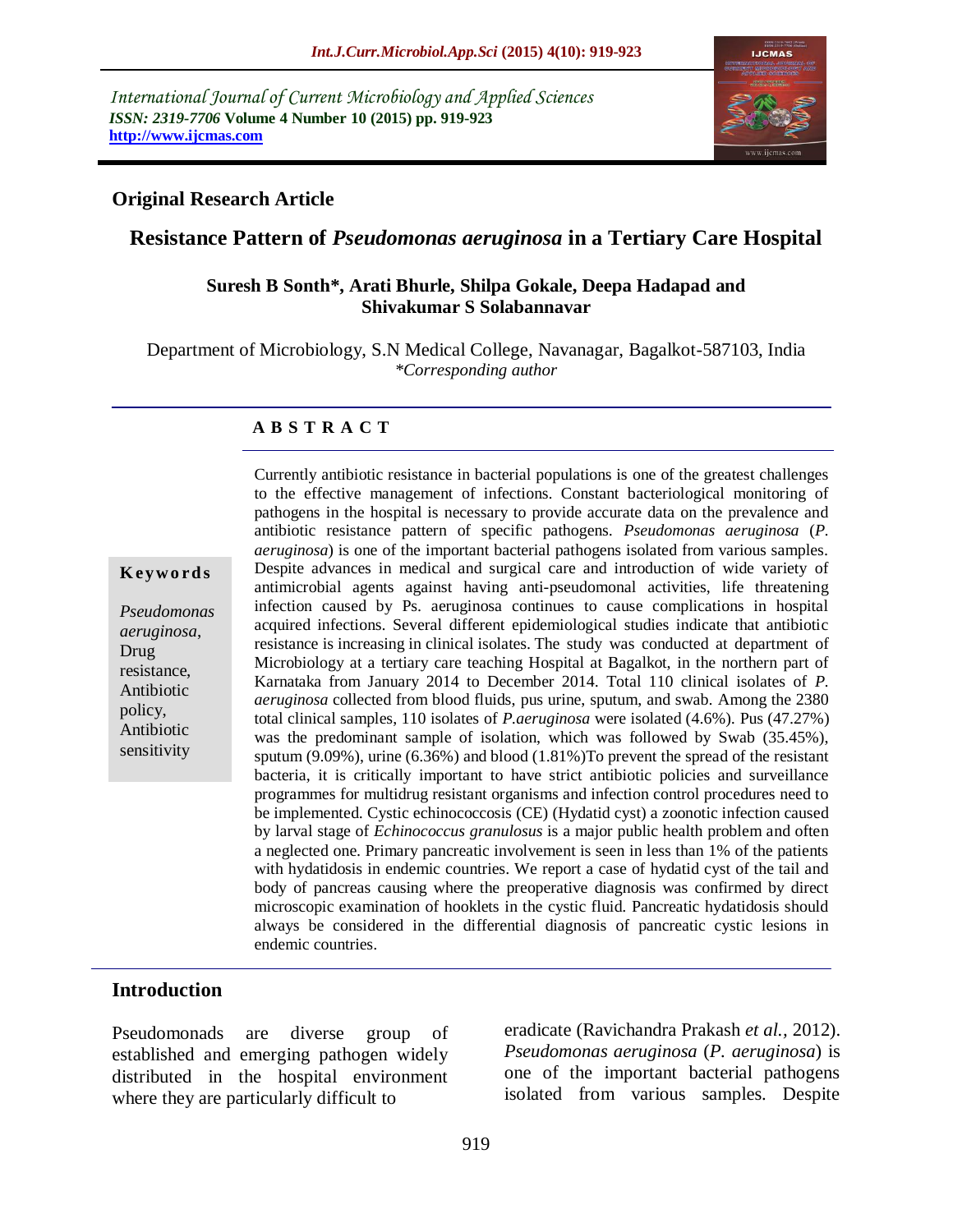advances in medical and surgical care and introduction of wide variety of antimicrobial agents against having anti-pseudomonal activities, life threatening infection caused by Ps. Aeruginosa continues to cause complications in hospital acquired infections (Betty *et al.,* 2007). *P. aeruginosa* is increasingly recognized as an emerging opportunistic pathogen of clinical relevance that causes infections in hospitalized patient particularly in burn patients, orthopaedic related infections, respiratory diseases, immunosuppressed and catheterized patients.

Several different epidemiological studies indicate that antibiotic resistance is increasing in clinical isolates. Being gramnegative bacteria, most pseudomonas spp. are naturally resistant to penicillin and majority of related beta-lactum antibiotics, but a number are sensitive to piperacillin, imipenem, tobramycin or ciprofloxacin. Nowadays more and more resistance of

*P. aeruginosa* are encountered in routine clinical practice, a serious problem, increase morbidity and mortality and also cost of treatment (Washington Winn *et al.,* 1997). Emergence of infections caused by ESBL, MBL, MDR and PDR *P. aeruginosa* strains is alarming which creates serious health problem resulting in an enormous burden of morbidity, mortality and high health care cost.

# **Materials and Methods**

The study was conducted at department of Microbiology at a tertiary care teaching Hospital at Bagalkot, in the northern part of Karnataka from January 2014 to December 2014. Total 110 clinical isolates of *P. aeruginosa* collected from blood fluids, pus urine, sputum, and swab. Ethical committee clearance was obtained from the Institute

and informed consent was obtained from all the patients.

# **Sample processing**

The samples were processed by standard procedures. MacConkey medium showed Non- lactose fermenting colonies and on Nutrient agar pigmented colonies with oxidase positive were taken for the study.

# **Confirmation of** *Pseudomonas* **spp**

After obtaining the pure strains, the strains were subjected to biochemical identification tests to identify Pseudomonas spp. Standard biochemical procedures were followed for the identification of the species.

**Antimicrobial disc: susceptibility test Application of antibiotic discs to the inoculated agar plates:** Antimicrobial susceptibility of all the isolates was performed by the disc-diffusion (Modified-Kirby Baur disc diffusion method) according to CLSIs guidelines. The following antibiotics were tested by disc diffusion method, gentamicin, ciprofloxacillin, levofloxacillin, cefoperazone, piperacillintazobactam, cefipime tazobactum, imepenam, polymyxin B, aztreonam, tobramycin and ceftazidime.

### **Results and Discussion**

Among the 2380 total clinical samples, 110 isolates of *P. aeruginosa* were isolated (4.6%)*.* Pus (47.27%) was the predominant sample of isolation, which was followed by Swab (35.45%), sputum (9.09%), urine (6.36%) and blood (1.81%) (Table 1). Males were affected more than females (Table 2).

|              | Highest resistance | was          | observed for  |  |
|--------------|--------------------|--------------|---------------|--|
| ceftazidime  |                    | $(65.38\%),$ | ciprofloxacin |  |
| $(61.53\%),$ |                    | piperacillin | $(59.61\%),$  |  |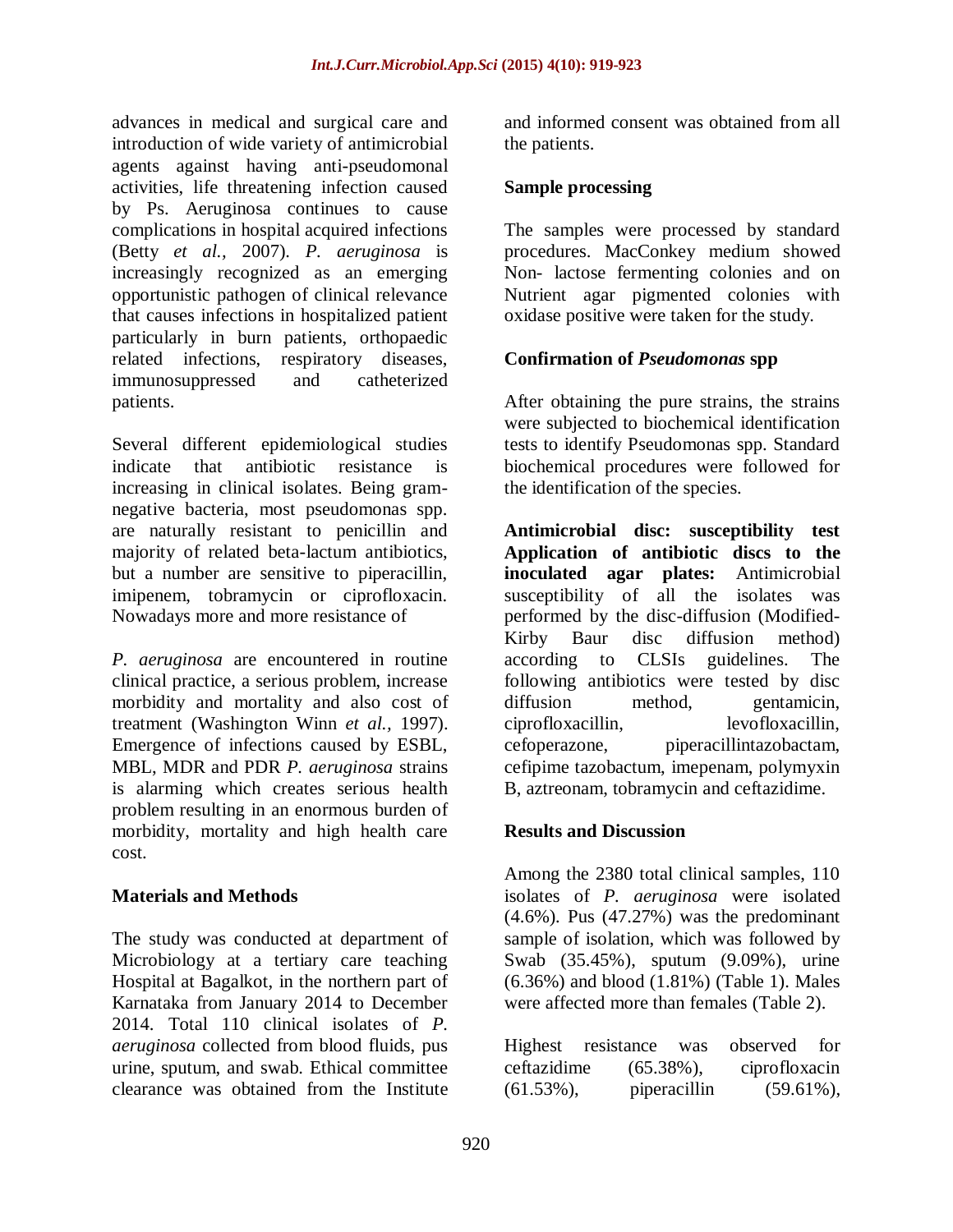ticarcillin/clavulanic acid (56.73%), ceftriaxone (55.76%), cefotaxime (51.92%), and gentamycin (51.92%). Those strains showed resistance to ceftazidime, ceftriaxone and cefotaxime were subjected to ESBL detection tests.

The *Pseudomonas aeruginosa* isolated from different samples showed different resistance pattern. The isolates showed least resistance to amikacin, piperacillintazobatum and azithrimicin. High amount of resistance was shown to ofloxacin, ciprofloxacin, gentamicin and cefixime. Moderate amount of resistance was shown to tobramicin, ceftazidime, nalidixic acid and doxycycline (Table 3).

*P. aeruginosa* has been emerged as a significant pathogen and is the most common dreadful gram negative bacilli found in various health care associated infections all over the world due to its virulence, well known ability to resist killing by various antibiotics and disinfectants. The bacterial resistance has been increasing and this has both clinical and financial implication in therapy of infected patients (CLSI, 2011).

### **Table.1** *Pseudomonas aeruginosa* isolated from different clinical samples

| Pus          | 52 (47.27%)  |
|--------------|--------------|
| Swab         | 39 (35.45%)  |
| Sputum       | $10(9.09\%)$ |
| Urine        | $7(6.36\%)$  |
| <b>Blood</b> | $2(1.81\%)$  |

#### **Table.2** Sex wise distribution of isolates

| <b>Sex</b> | No of isolates | <b>Percentage</b> |
|------------|----------------|-------------------|
| Male       | 66             | 60%               |
| Female     | 44             | 40%               |
| Total      | 110            | 100%              |

#### **Table.3** Antimicrobial resistance pattern of *Pseudomonas aeruginosa* isolates

| <b>Antimicrobial agent</b> | <b>No of Resistance cases</b> | Percentage |
|----------------------------|-------------------------------|------------|
| Ofloxacin                  | 73                            | 80.3       |
| Ciprofloxacin              | 71                            | 78.1       |
| Gentamicin                 | 69                            | 75.9       |
| Cefixime                   | 54                            | 59.4       |
| Tobramicin                 | 29                            | 31.9       |
| Ceftazidime                | 22                            | 24.2       |
| Nalidixic acid             | 31                            | 34.1       |
| Doxycycline                | 23                            | 25.3       |
| Amikacin                   | 14                            | 15.4       |
| Piperacillin-tazobactum    | 8                             | 8.8        |
| Azithromicin               | 12                            | 13.2       |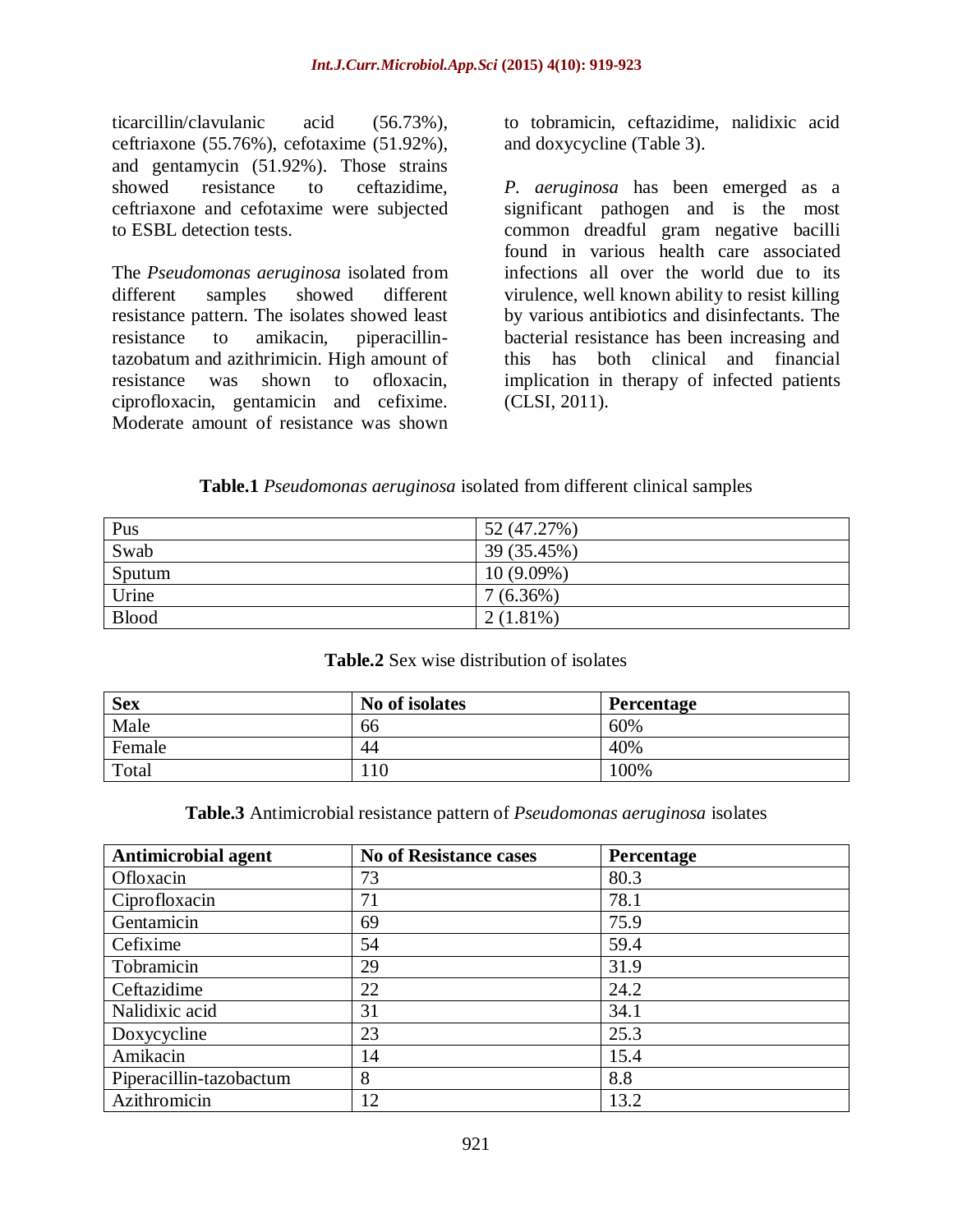In India, prevalence rate of *P. aeruginosa*  infection varies from 10.5% to 30%. It ranged from 3 to 16%, in a multicentric study conducted by (Ling and Cheng, 1995). The prevalence in our study was found to be 4.6% which is comparable to above study.

In present study, the maximum clinical isolates of *P. aeruginosa* were isolated from pus (47.27%), followed by swab (35.45%), sputum (9.09%). These results are in line with studies of (Jamshaid *et al.,* 2008). In present study the highest percentage (52%) of *Pseudomonas aeruginosa* infections were observed in the surgical ward, followed by and medical ward (27%) and paediatric ward (18%) as seen in other studies (Shenoy *et al.,* 2002; Arshi syed *et al.,* 2007; Murase *et al.,* 1995; Stark and Maki, 1984; Henwood *et al.,* 2001). Prevalence of infection was higher in surgical ward as maximum isolates were isolated from pus/swab samples.

In our study the resistance against ofloxacin and ciprofloxacin was observed between 75 – 80%. The quinolone resistant *Pseudomonas aeruginosa* showed the presence of new outer membrane protein in the range of 51–54 KDa. These proteins apparently actively transport quinolone out of the cell (John Smith *et al.,* 2000). The resistance pattern against gentamycin, tobramycin, ceftazidim, doxycycline, was observed to be less as compared to other drugs in this study. These finding are in good agreement with the other similar studies (Van Elder, 2003). The least resistance was seen with amikacin, azithromycin, and piperacillin-tazobactum. Among all the drugs piperacillin-tazobatum showed the highest sensitivity against *Pseudomonas aeruginosa* which is in corroboration with an earlier report published from India (Smitha *et al.,* 2005). Amikacin and piparacillin-tazobactum seems to be a promising therapy for

Pseudomonal infection. Hence, its use should be restricted to severe nosocomial infections, in order to avoid rapid emergence of resistant strains (Poole, 2005).

The problem of increasing resistance to *Pseudomonas aeruginosa* has limited the use of other classes of antibiotics like the fluoroquinolones, tetracyclines, macrolides and chloramphenico (Chambers, 2006).

In conclusion, the irrational and inappropriate use of antibiotics is responsible for the development of resistance of *Pseudomonas* species to antibiotic monotherapy. Hence, there is a need to emphasize the rational use of antimicrobials and strictly adhere to the concept of "reserve drugs" to minimize the misuse of available antimicrobials. In addition, regular antimicrobial surveillance is essential for monitoring of the resistance patterns. An effective national and state level antibiotic policy and guidelines should be introduced to preserve the effectiveness of antibiotics and for better patient management.

# **Reference**

- Arshi syed, Manzoor thakur, Syed Shafiq, Mr. assad Ullah sheikh, 2007. In vitro sensitivity patterns of *Pseudomonas aeruginosa* strains isolated from patients at skims-role of antimicrobials in the emergence of multiple resistant strains. JK-Practitioner.
- Betty, A.F., Daniel, F.S., Alice, S.W. 2007. Bailey & Scott's diagnostic microbiology, 12th edn, *Pseudomonas, Burkholderia* and similar organisms, Mosby Elsevier, St. Louis, Missouri. Pp. 340–350.
- Chambers, H.F. 2006. General principles of antimicrobial therapy. In: Brunton,